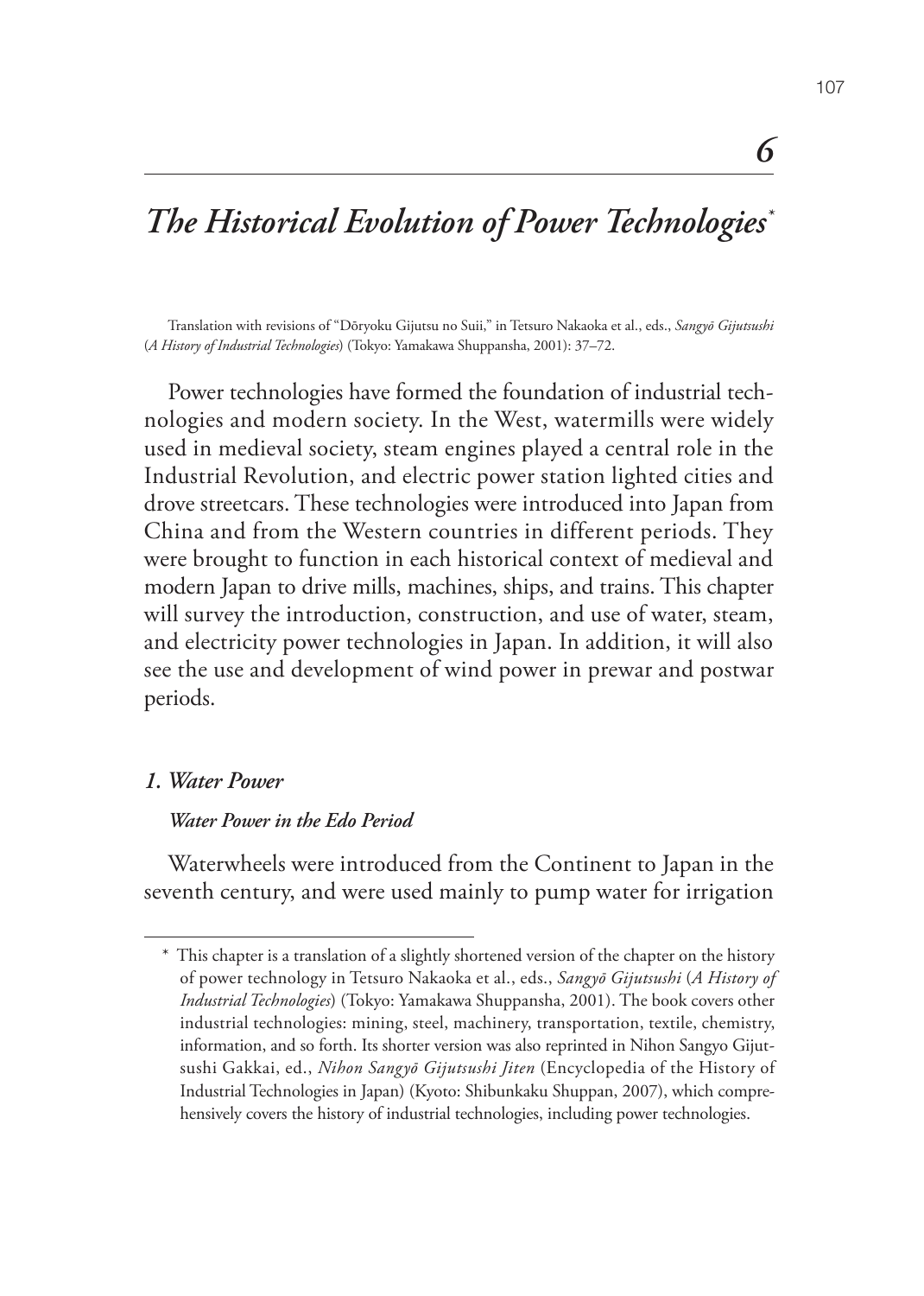purposes. In the middle Edo period, water power was also used for extracting oil and cleaning rice. The staple food of Japan is rice, and flour was historically used only for several kinds of food, such as noodles. As a result, the demand for water power for milling flour was limited in Japan, unlike in other countries such as northern China.

In Japan, the use of oil lamps dates back to ancient times. Rapeseed was widely planted, beginning in the seventeenth century, and the extracted rapeseed oil made an excellent fuel for lamps. Water power was used to grind the rapeseeds, and the powdered seeds were steamed and squeezed to produce rapeseed oil.

Starting at the end of the seventeenth century, white rice became preferred to brown rice, and water power was widely used for polishing and converting brown rice to white rice. Polished rice was also needed for making saké (rice wine), and as the demand for refined rice wine increased in Edo city, more waterwheels began to be used. In the Nada area, around present-day Kobe, many waterwheels were used, both for grinding rapeseed, and, especially in the latter half of the 18th century, for polishing rice. In Nada, rice was typically polished and whitened by waterwheels for three days, and saké of good quality was produced in large quantities.

Water wheels were used for other purposes as well during the Edo period. The historian Tsutomu Demizu lists the uses of waterwheels during the Edo and later periods as follows:

Pumping for irrigating rice fields, polishing rice, milling, making noodles, crushing clay for ceramics, stroking clay, washing potatoes, cutting woods, preparing tea leaves, thrashing, spinning cotton, making tobacco, making *konnyaku* (paste made from arum roots), pressing sugarcane, twisting threads, making starch, grinding rapeseeds, making dried bean curd, making agar, elongating copper, sending wind to bellows for metallurgical use, crashing saltpeter.**<sup>1</sup>**

Bellows were used to melt mined ores and iron sand. The unique Jap-

<sup>1.</sup> Tsutomu Demizu, *Suisha no Gijutsushi* (*A History of Technology of Waterwheels*) (Kyoto: Shibunkaku Shuppan, 1987), pp. 30–32.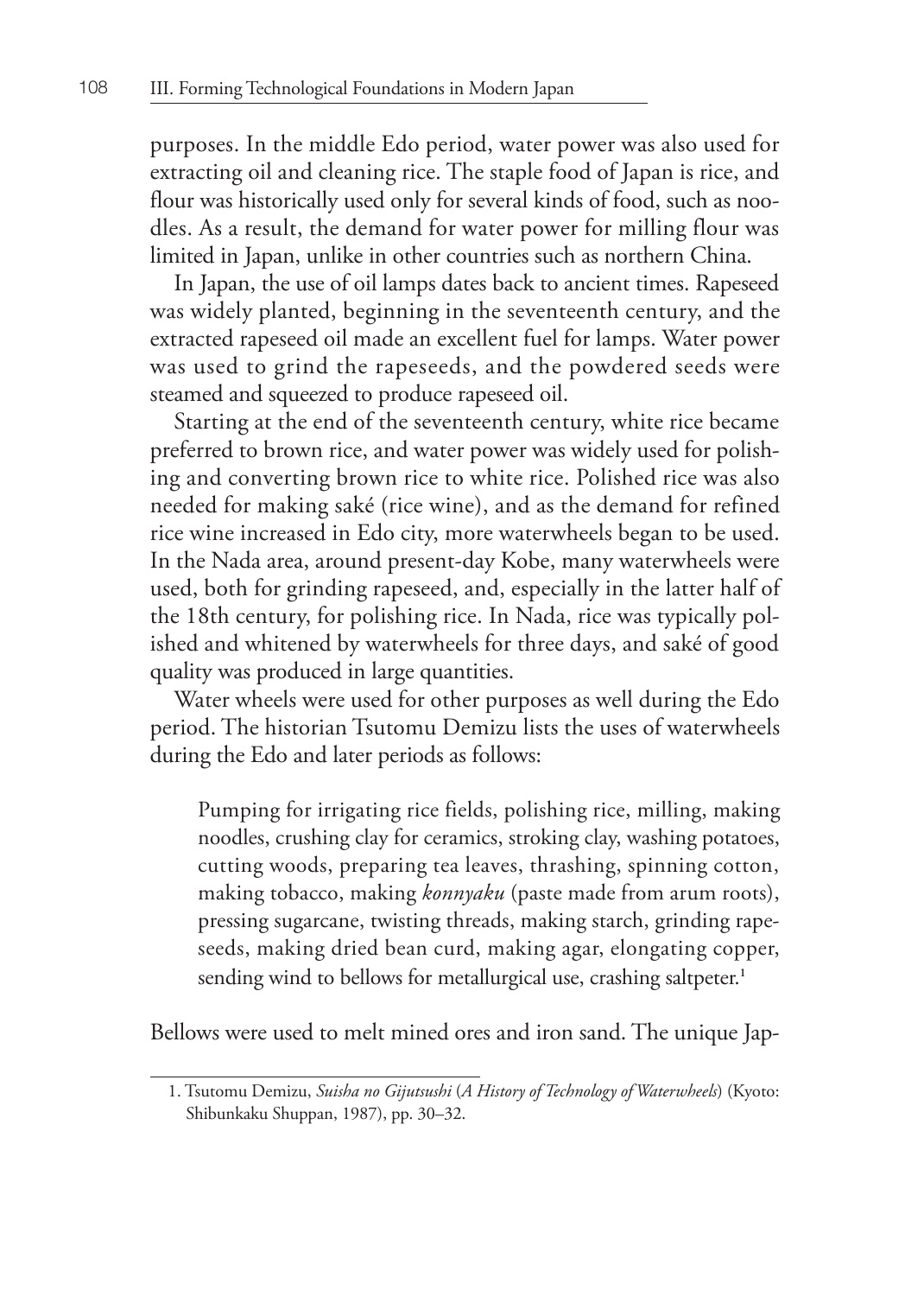anese method of iron making called *tatara* used iron sand, and required water powered bellows to melt it.

Another important function of waterwheels was their use for irrigation. Waterwheels provided a powerful motive power, and sometime disrupted the impartial allocation of water resource among farmers. This sometimes caused conflict among interested parties. For this reason, waterwheels were not used in summer and fall.

#### *Waterwheels in Shibuya*

Today, Shibuya is a prosperous shopping district crowded with young people. In the late Edo to Meiji periods, this area contained numerous waterwheels, along the Shibuya and Meguro Rivers. The area stood between a populated downtown area and farmlands. The waterwheels were used to polish rice for Edo citizens. Geographically, the region was on the boundary between the plateau of Musashino and the lower Edo area, and it abounded with steep slopes, providing excellent conditions for setting up waterwheels. Since the Tamagawa waterworks provided water to Shibuya River, the river contained enough water to run a number of waterwheels.

The novelist Doppo Kunikida, residing near Shibuya, described its landscape in 1898 as follows:

Water flow runs through the garden and goes through the gate to cross the street and enter a forest. Out of the forest, the land is suddenly lowered and the roof of a small cottage appears. Its waterwheel rotates. There are many waterwheels around there, and this is a smaller one.**<sup>2</sup>**

*The History of Waterwheels in Shibuya*, written by local historians, records the historical change in use of each of the waterwheels in Shibuya, from the Edo to the Meiji period.**<sup>3</sup>** Most waterwheels were used for polishing rice in the Edo period, but they were converted

<sup>2.</sup> Doppo Kunikida, "Wakare (Departure)," in idem, *Musashino* (Tokyo; Shinchosha, 1949), p. 51.

<sup>3.</sup> Shirane Kinen Kyōdo Bunkakan, ed., *Shibuya no Suishashi* (*The History of Watewheels in Shibuya*) (Tokyo: Shibuyaku Kyōiku Iinkai, 1986).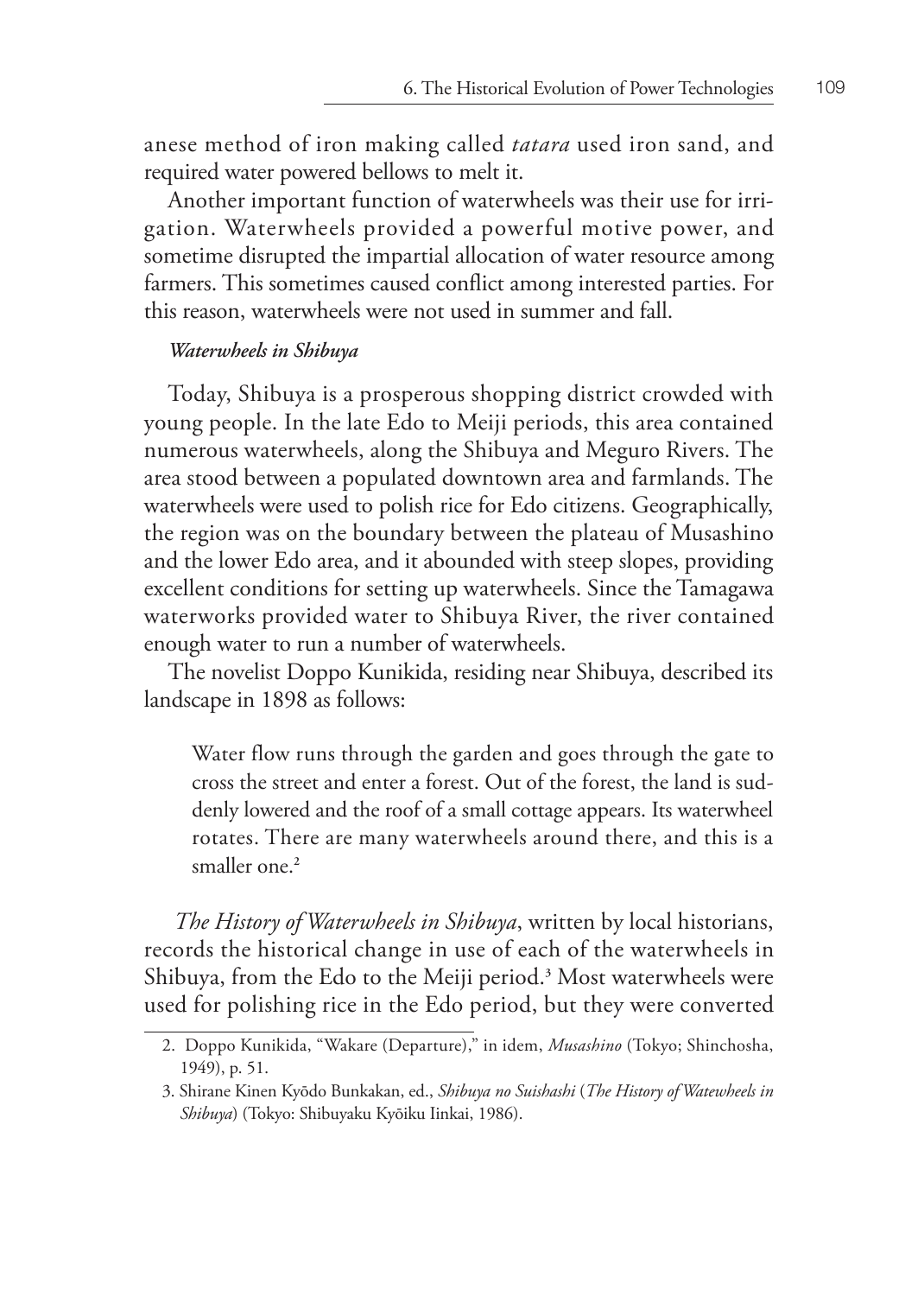and used for various industrial purposes during the Meiji period. For instance, the old waterwheel of the Ishida family, made in the 1730s, had been originally used for polishing rice, but was used in the early 20th century for crushing graphite to prepare lead for pencils. During the Meiji period, other wheels were used for making cotton cloth and silk threads, elongating copper, and grinding lenses. The conversion of waterwheels was approved by the government in most cases, except for as a method of producing gunpowder. These changes reflected the industrial condition of a rapidly modernizing Japan.

## *Waterwheels in the Meiji Period*

Many modern textile factories in the Meiji period relied on water power. National spinning factories in Hiroshima and Aichi were furnished with Western waterwheels, as well as Western spinning machines. They were made of iron and therefore had a larger size and increased power. Many of them were constructed by French engineers at the Yokosuka Dockyard. Until the late 1870s, the power at factories was mainly provided by water.

In his book *Suiryoku Kaihatsu-Riyō no Rekishi Chiri* (*A History and Geography of the Development and Use of Water Power*), technology historian Yoshiyuki Sueo explains, in detail, the usage of waterwheels in the Meiji period, based on several historical documents.**<sup>4</sup>** The examination of historical documents led him to the conclusion that water was an important source of power to various industrial sectors throughout the Meiji period.

Waterwheels were especially used for industrial purposes during the second decade of the Meiji period. "Nōshōmu Tōkei Hyō (Statistical Tables of Agriculture and Commerce)" was compiled on the basis of several statistical investigations during the second and third decades

<sup>4.</sup> Yoshiyuki Sueo, *Suiryoku Kaihatsu Riyō no Rekishi Chiri* (*A History and Geography of the Development and Use of Water Power*) (Tokyo: Daimeidō, 1980). Sueo relies on such statistical records: "Kyōbu Seihyō," national statistics compiled by the General Staff Office of the Army, "Yamatokoku Suisha Shirabe (Investigation of Waterwheels in Yamato)," an investigative report on the usage of waterwheels around Nara and its vicinity, "Nōshōmu Tōkei Hyō (Statistical Tables of Agriculture and Commerce)," and "Kōjō Tsūran (The Survey of Factories)," compiled by the government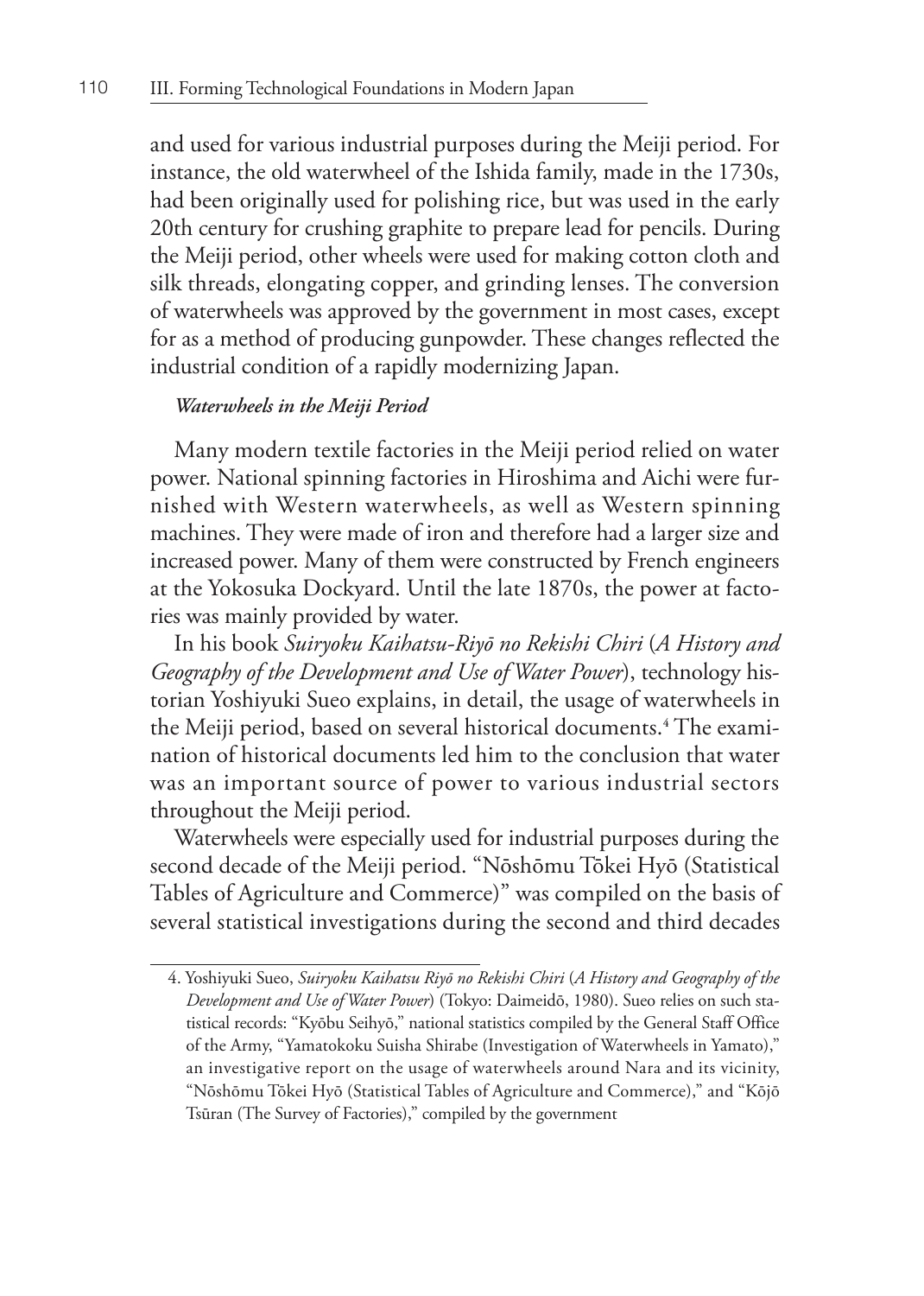of the Meiji period. According to the data in the report, the total number of factories in the nation in 1886 was 942, of which 405 were furnished with motive force. Of them, 193 used waterwheels, 101 used steam power, and 111 used both water and steam power. Later statistics, from 1888, excluded factories without power. According to that report, the total number of factories with motive power had increased to 657. Of them, 239 had water power, 253 had steam power, and 164 had both types. The number of factories using water power subsequently decreased to one quarter by the end of the third decade of the Meiji period. Waterwheels, however, continued to be used as a source of motive power, especially at small factories.

#### *Water Power Policy*

Bureaucrats in the Meiji government followed a policy of promoting water power for industrial use. In introducing modern Western production technologies, they did not attempt to rely on steam power, which was prevalent in the Western countries, but tried to use water power for as long as possible. A Japanese visitor to the World's Fair in Vienna, Austria, in 1872, where the Japanese government officially participated and displayed its industrial products, expressed his opinion in the report on their visit:

Our country abounds with coals and is capable of using steam power. But wherever it is possible to install waterwheels, we should do so to replace or assist steam engines... There is no place without water in our country. We should make full use of water and should not waste [coals] by using steam engines.**<sup>5</sup>**

In 1879, Masayoshi Matsukata, who was responsible for restoring the financial condition of the Meiji government, also made a statement supporting the development of water power. At the time, he was head of the Bureau of Promoting Agriculture in the Ministry of Agriculture and Commerce and hoped to promote the domestic spin-

<sup>5.</sup> Takenobu Hirayama and Yoshio Tanaka, *Ōkoku Hakurankai Sandō Kiyō* (*Proceedings of the Participation of the World Exposition in Austria*) (Tokyo, 1897), vol. 2, p. 88.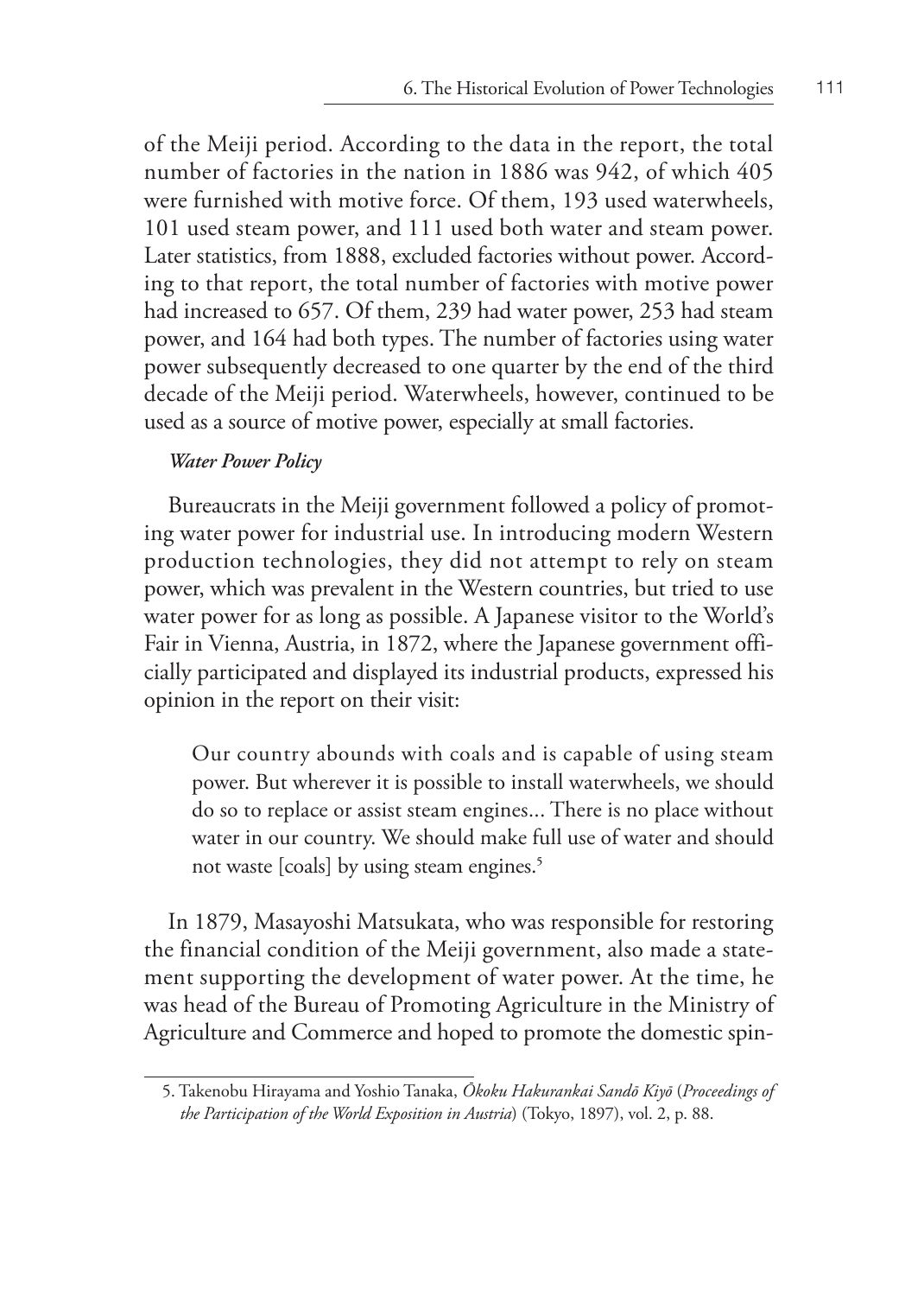ning and weaving industry, and prevent an increase in the importation of cotton products. He pointed out that, at the time, waterwheels were used only for polishing rice and extracting oils and stated:

There are waterfalls in places accessible by transportation and therefore possible to install a large machine. But they have only served as scenic views to amuse poets and painters and not as motive power for practical purposes. It goes without saying that this is wasting a heavenly gift, and failing to take financial advantage.**<sup>6</sup>**

The historian of technology Tetsuro Nakaoka emphasized, based on several case histories, that Meiji Japan succeeded in introducing Western technologies by using intermediate or "hybrid" technology, which was adapted to the economic and technical conditions of Japan at the time.**<sup>7</sup>** Use of water power to drive imported machinery could be considered as another example of such an intermediate technology. As will be discussed later, water power was also used for generating electricity. After the invention of the turbine, water as a source of electric power became particularly important to the Japanese economy.

## *2. Steam Power*

#### *The Attempt to Make a Steam Engine at the End of the Tokugawa Era*

Even before the arrival in Japan of United States Commodore Matthew Perry in 1853, an attempt had been made to build a steamdriven ship. In 1844, the Dutch government conveyed the invention of the steam ship to the Tokugawa government, explained that the invention reduced the distance between countries, and recommended

<sup>6.</sup> Ōkurashō Daijin Kanbō, ed., *Matsukata Haku Zaisei Ronsakushū* (*Financial Papers of Count Matsukata*), repr. in Hyōe Ōuchi and Takao Tsuchiya, eds., *Meiji Zenki Zaisei Shiryō Shūsei* (*Collection of Financial and Political Documents in the First Half of the Meiji Period*) (Tokyo: Hara Shobō, 1978), p. 529.

<sup>7.</sup> Takeshi Hayashi, *The Japanese Experience in Technology: From Transfer to Self-Reliance* (Tokyo: United Nations University Press, 1990), p. 213.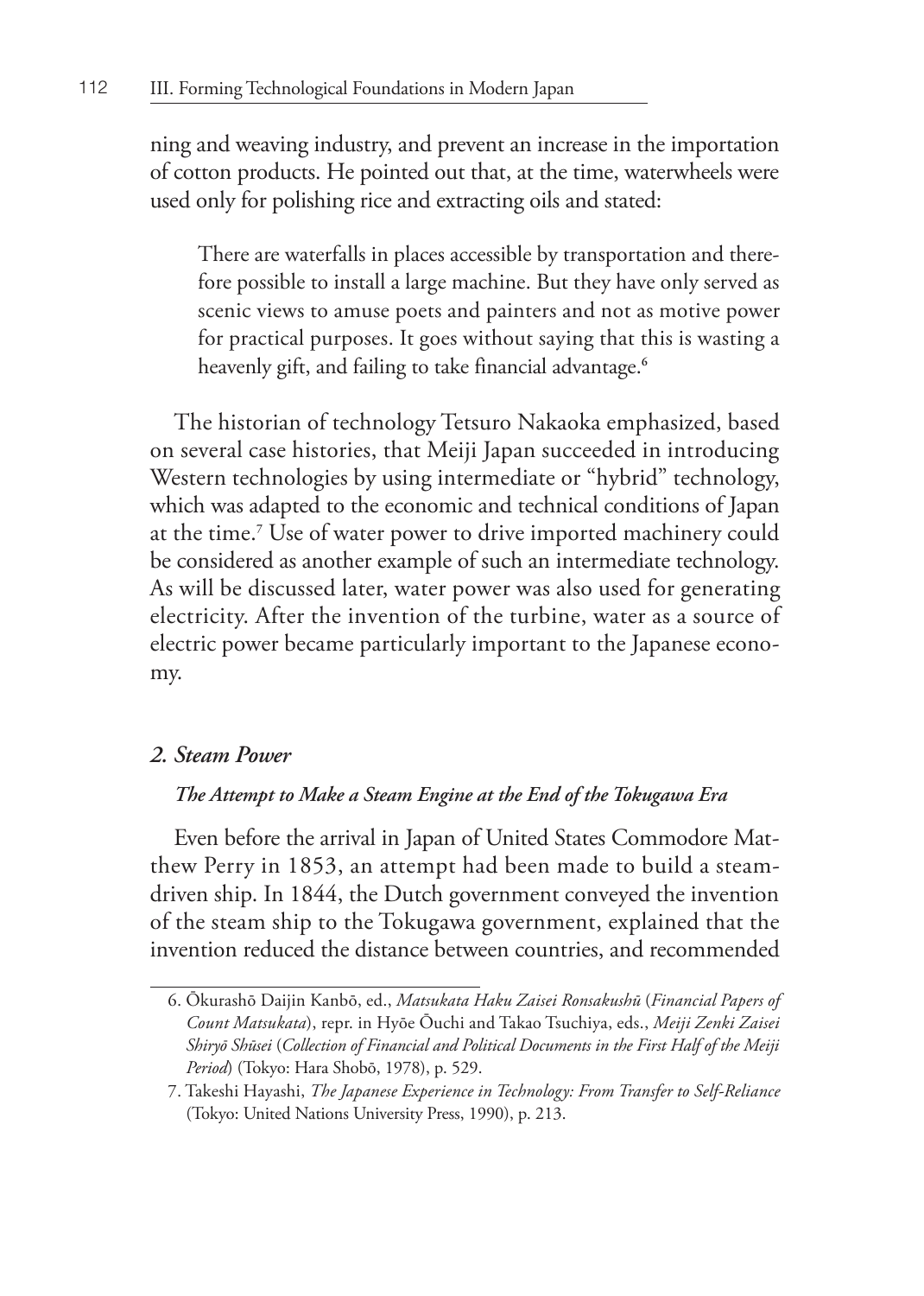opening up the country. The Japanese government did not follow the recommendation. However, Nariakira Shimazu, the feudal lord of the Satsuma clan, was strongly attracted to the steam ship and became interested in constructing one. He acquired a Dutch manual for building a steam engine and ordered scholars fluent in Dutch to translate the book. It explained the physical nature and action of steam, as well as the structure and function of a boiler, a steam engine, and a steam ship with a paddle wheel. He then ordered a group of scholars and craftsmen to construct an actual steam engine, based on this single textbook. They visited a Dutch ship in Nagasaki, viewed the internal mechanism and structure, and finally succeeded in making a small workable steam engine in 1855. Installing it on a small boat, they made the first Japanese steam ship, named Unkō Maru. It was a wooden boat with paddle wheels of 16m in length, and it greatly surprised invited guests when the boat they were aboard started running on its own.

Around the same time, the Saga clan also attempted to construct small scale models of a steam ship and a steam locomotive. Clan lord Naomasa Nabeshima established a factory complex called *Seirengata*  and invited scholars and inventors, like Hisashige Tanaka, to construct the models. The group completed their construction in 1854. They then made the Satsuki Maru, a ship which used a small steam engine, and sailed it from Hayatsue to Nagasaki.

It is a long and difficult process to move from understanding a textbook on the construction of a steam ship to realizing the actual construction of such a ship. Though they had been able to make a small-scale model of a steam ship, craftsmen found it far more difficult to construct a practical full-scale ship. Late Edo engineers experienced this difficulty. Traditionally, sword-smiths and other craftsmen were engaged in metallurgical processes, but the technique they were accustomed to was different from that necessary to make the parts of a steam engine. When they constructed a model of a steam ship in Satsuma, the craftsmen made all of the necessary parts through forging, even though they could have made them more easily by casting. One of the participants in the project, Shiro Ichiki, quickly realized the difficulty and recommended that it would be better to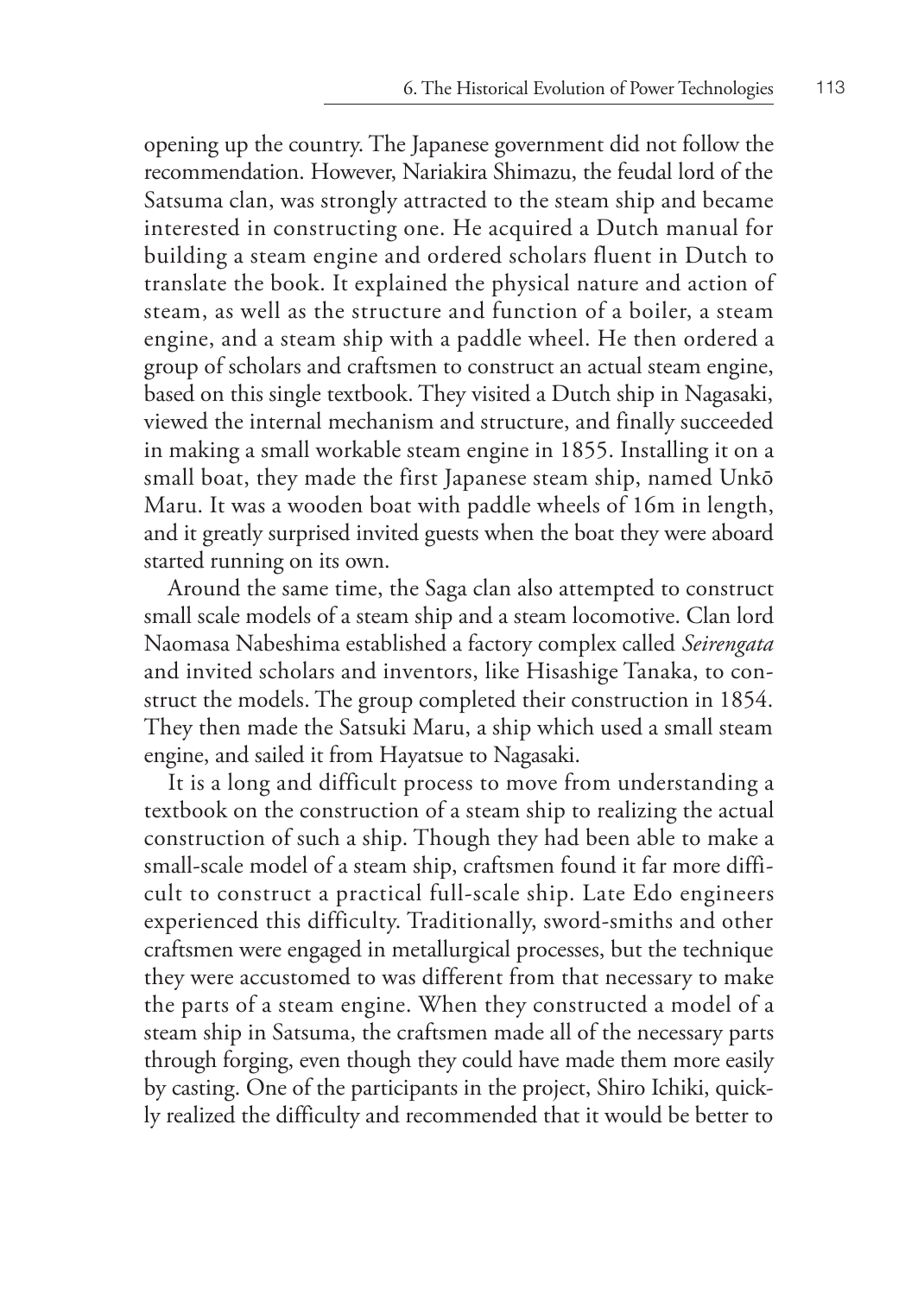purchase a ship from the Dutch. As he later recalled:

Without iron machines, I realized that traditional craftsmen alone could never construct practical military steam ships, and immediately after my return expressed my opinion that the clan had better purchase a steam ship from Dutchmen.**<sup>8</sup>**

After the arrival of Commodore Perry, the Tokugawa government established the Naval Training Center in Nagasaki, with help from the Dutch government, and began building a modern navy. A ship for training was donated by the Dutch King William III. The ship, originally named the Soembing, was renamed the Kankō Maru, and became the first steam operated naval vessel owned by the Japanese government. The Tokugawa government then ventured to construct a steam ship by themselves and successfully made a steamer named Chiyodagata in 1866. The body of this steam ship was constructed at the Ishikawajima dockyard, and its engine was made at the Nagasaki Ironworks. To build it, the government purchased machine tools from the Netherlands. It took four years to complete its construction. Later, the Yokosuka Dockyard was established, under the direction of French naval engineers, on the eve of the Meiji Restoration, and the new government proceeded to build military steam ships. The dockyard's first ship was the Yokohama Maru, one of many ships that it went on to produce.

#### *Steam Locomotives*

Commodore Perry brought gifts of various modern machines to the Tokugawa government. A steam locomotive was one of them, which greatly impressed the Japanese people. They called the steam locomotive *okajōki* (steam on land). The Seirengata factory of the Saga clan was engaged in making a model of a steam locomotive, and the Choshu clan purchased a locomotive made in France. The British merchant Thomas B. Glover imported a large-scale model of a British

<sup>8.</sup> Shidankai, ed., *Shidan Sokkiroku* (*Stenographic Records of Historical Recollections*), no. 40 (Tokyo: Shidankai, 1895), p. 54.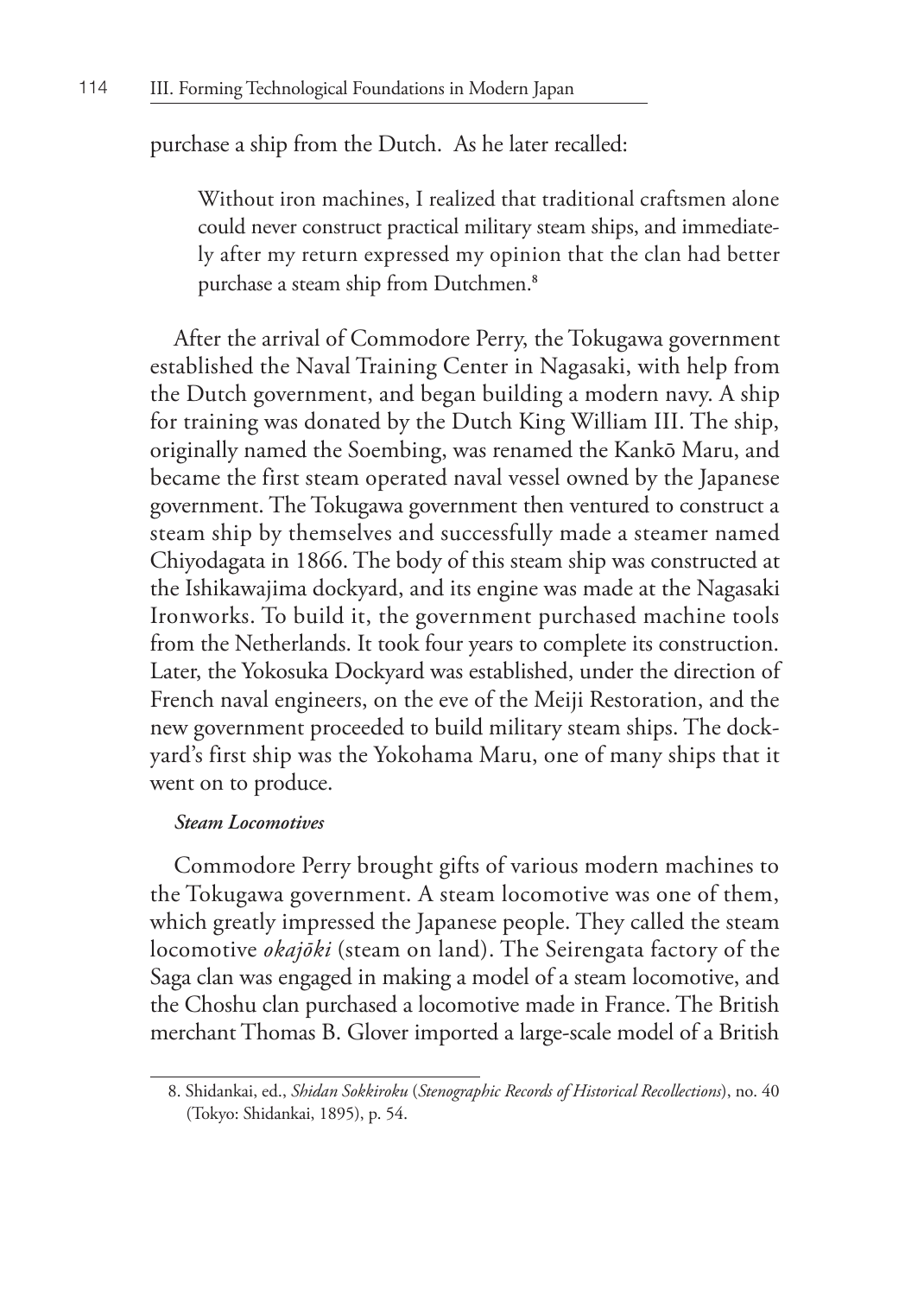locomotive and, after having displayed it in motion in Nagasaki, donated it to the Shogun. A plan was made to build a railroad between Edo and Yokohama, travelled by the locomotive, but the plan was not realized, due to the upheaval of the Restoration.

The British government officially recommended the construction of railroads to the new, post-Restoration Japanese government. The first railroad, between Shinbashi and Yokohama, was opened in 1872. After that, most locomotives were imported from Britain or the United States. The first domestic locomotive was made in Kobe, at a factory owned by the government bureau in charge of railroads, and was constructed under the direction of Richard F. Trevithick. In 1896, *Kisha Seizō Gōshi Kaisha* (Joint-Stock Company for Making Locomotives) was established. The construction of the first locomotive by Japanese engineers, without the assistance of foreign engineers, was completed in 1901, though various imported parts, such as wheels and axles, were used.

Throughout the end of the Edo period, and during the Meiji period, the primary use of the steam engine was for transportation. However, steam engines were also used at some factories. Nariakira Shimazu attempted to use steam engines, as well as waterwheels, to drive spinning machines. He imported machines (consisting of 3,640 spindles) to spin cotton threads in 1866, built a spinning factory driven by steam the next year, and began its operation, under the supervision of British engineers. In 1872, a spinning factory in Tomioka opened which used steam-driven spinning machines. Steam engines were also used at dockyards as a source of power.

Steam engines were also used in the mining industry. At the beginning of the Meiji era, the Takashima mine in Nagasaki introduced the use of steam engines for transportation, for lifting, and for driving factory machinery. The Chikuhō Coal Mine attempted to introduce steam engines for pumping in 1875, but was unsuccessful. The Shakanoo (目尾) Coal Mine in Fukuoka prefecture successfully introduced the use of steam engines for pumping in 1881, and other mines followed.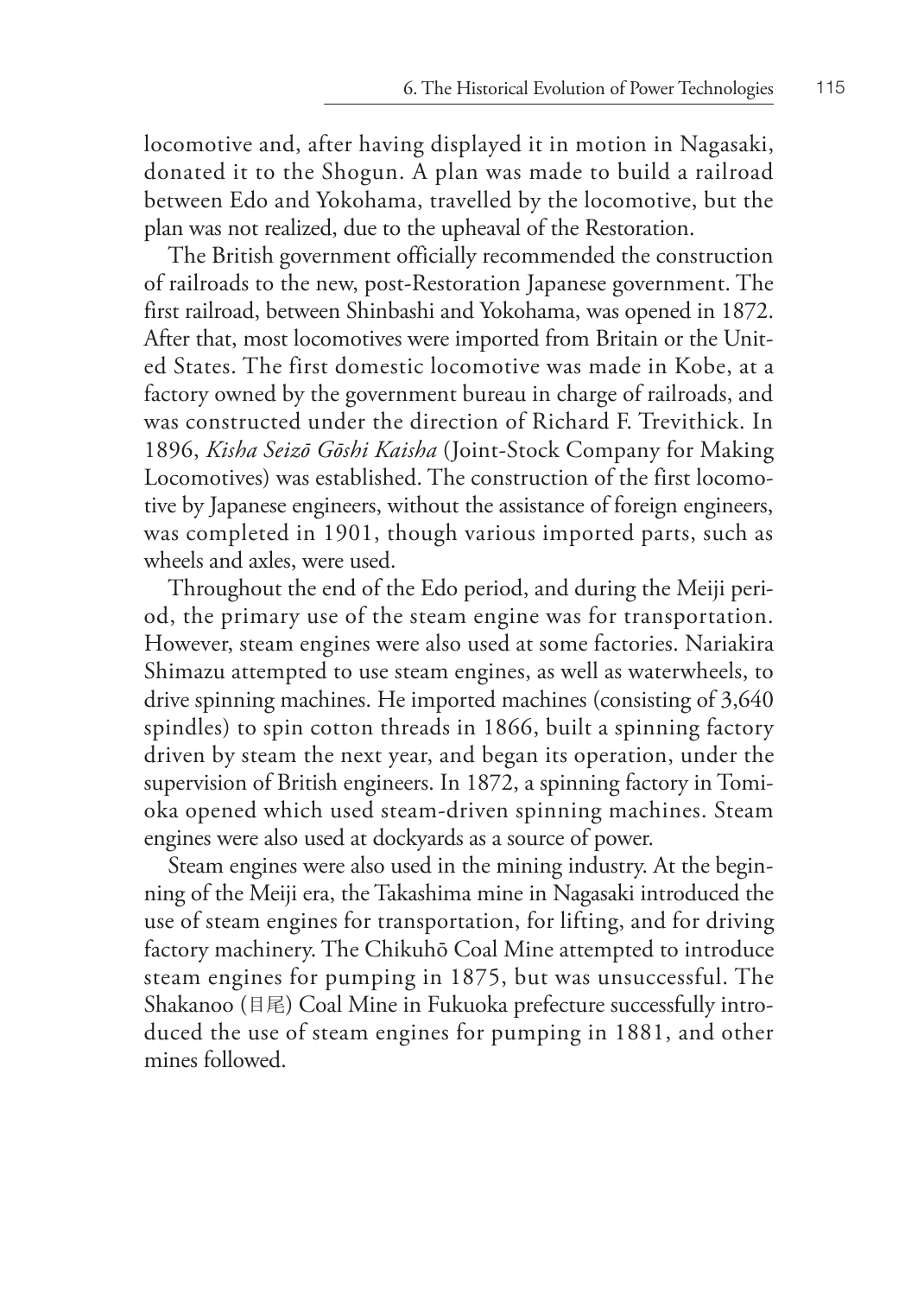#### *Domestic Production of Steam Engines*

Attempts to make steam engines started at the beginning of the Meiji era. Craftsmen were successful at making small engines, but unsuccessful at making large ones. The first domestically-made large steam engine was constructed at the Shibaura Engineering Works, which was established by Hisashige Tanaka and which would later become the Toshiba Corporation. This 1300 horsepower engine was used to drive 40,000 spindles, at the Hyogo factory of the Kanegafuchi Spinning Company (Kanebo). According to *An Illustrated History of the Development of Steam Industry in Japan*, the Shibaura Engineering Works was not furnished with machine tools, and the construction of such a large steam engine for factory use must have been a difficult task.**<sup>9</sup>** This feat was accomplished by the engineer Tomokichi Yoshida, who worked both for Shibaura and Kanebo, and his success amazed engineering experts. However, this engineering success was a managerial failure for Kanebo. The manager of the Kanebo's Hyogo Factory recalled that the decision to use a domestic engine was "a big mistake." Although a large number of imported spindles arrived at the factory from England on time, the delivery of the engine by Shibaura Company was so late that Kanebo missed the important business opportunity created by an economic boom after the Sino-Japanese War. For factory managers like him, to import a whole set of machines, including a steam engine, from abroad would have been more reasonable.**<sup>10</sup>**

Unfortunately, the Meiji government did not pay much attention to the introduction and development of machine tools, which were needed to make machines precisely. This neglect subsequently led to the weakness of the Japanese machine industry.

## *The Problem of the Cost of Fuel*

The use of steam engines at factories meant a need for fuel. For the

<sup>9.</sup> Watto Tanjō Nihyakunen Kinenkai, ed., *Zusetsu Nihon Jōki Kōgyō Hattatsushi* (*An Illustrated History of the Development of Steam Industry in Japan*) (Tokyo, 1939), p. 318.

<sup>10.</sup> See Jun Suzuki, *Meiji no Kikai Kōgyō* (*Machine Industry in Meiji Japan*) (Kyoto: Minerva Shobō, 1994).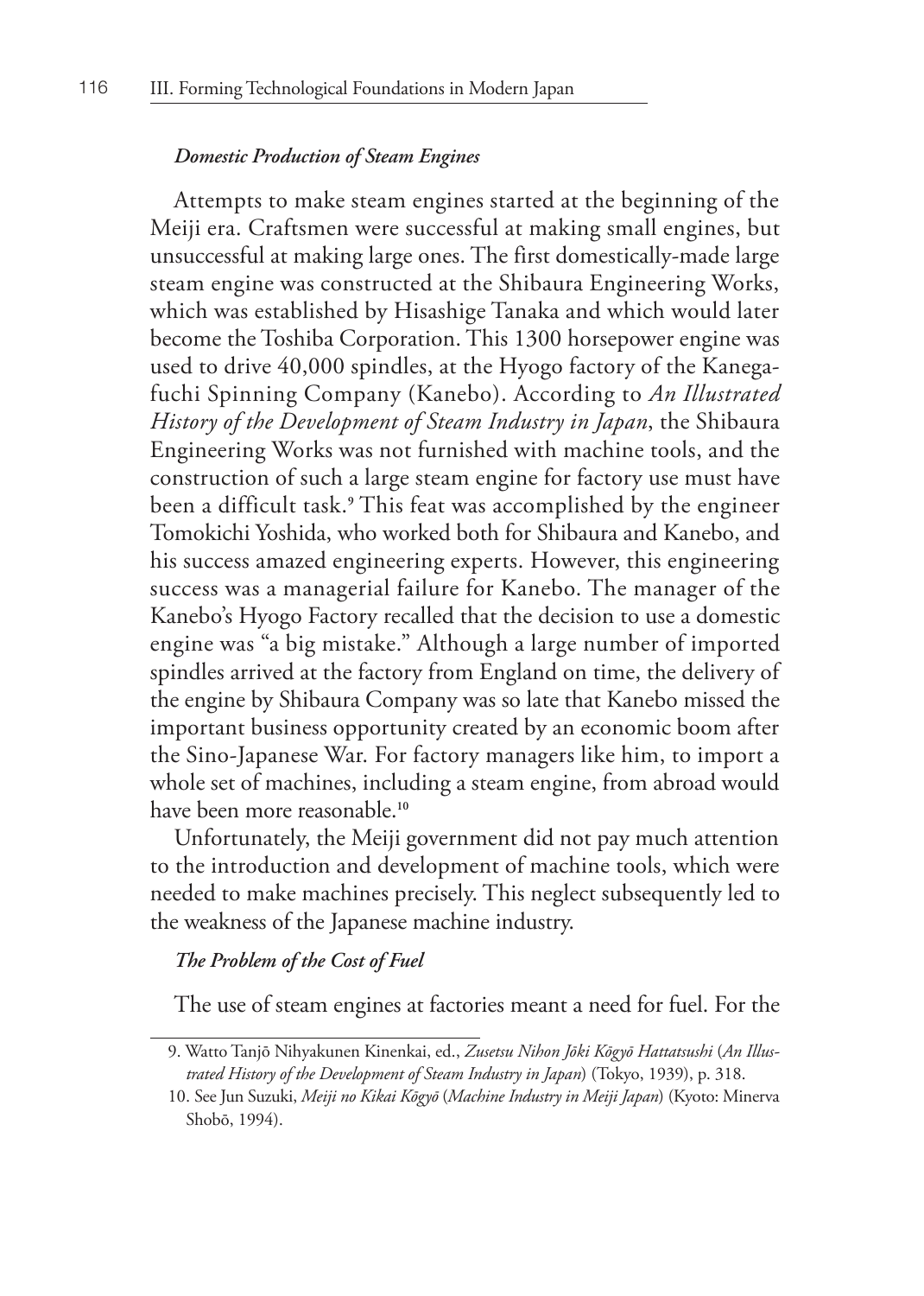daily operation of steam engines, factory managers had to purchase coal. As has been previously mentioned, during the Meiji era many factories employed water, instead of steam power, to drive their machines. This was mainly because the cost of coal was considered too high. At the time, silk was Japan's main export, and producing silk required the use of hot water, prepared by a boiler, to heat silkworm cocoons. Thus, at silk manufacturing factories, the implementation of steam engines should have been easy, due to the existence and daily use of boilers. Even so, few silk factories introduced steam engines.

The decision on whether or not to introduce steam engines depended on the availability of coal. Steam engines were relatively easier to use for transportation purposes, since locomotives and ships could move to ports and garages by themselves. To use steam engines at factories, however, meant transporting coal to factory sites. According to the estimate of Fuji Paper Making Company, the cost of installation of a waterwheel and a steam engine, in the later Meiji era, was almost equal, but the cost of operation and maintenance of the two was significantly different, about half of the cost of installation in the case of water power, but more than double the cost in the case of steam power. Most of the cost associated with steam power was due to the use of coal. For this reason, only a limited number of factories, like privileged national factories, and those near coal mines, introduced steam engines in the early Meiji era. However, as Japan's land and sea transportation network developed, and the price of coal decreased, the use of steam engines spread more widely among factories nationwide.

## *3. Electric Power*

## *Building a Power Network in Meiji Japan*

The construction and operation of an electrical power network requires a high level of knowledge of electrical engineering, and therefore such a project needs to include numerous electrical engineers and technicians who have studied at higher educational institutions. The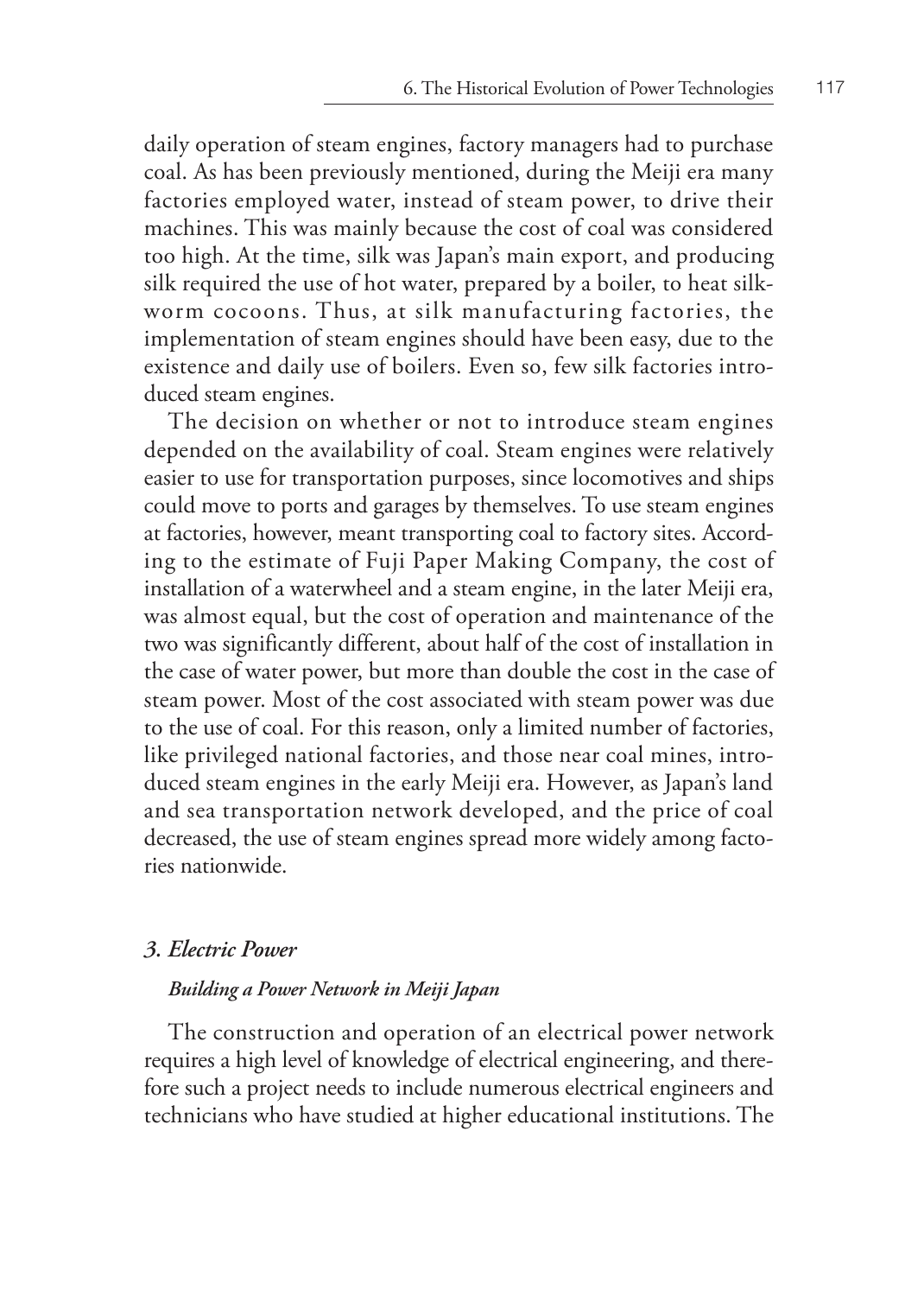Imperial College of Engineering, established in 1872, played a role in producing such electrical engineers. It had the Department of Telegraphy, whose original purpose was to generate engineers to be in charge of the construction of an electric telegraphy system. The college's first professor of electrical engineering, William Ayrton, and his student assistants, constructed and powered arc lamps at the assembly hall of the college on March 25, 1878, the date now commemorated as the memorial day for electricity in Japan. With the development of an electrical network in the West, the department's focus turned increasingly to electric power technology, and it was renamed the Department of Electrical Engineering. During the 1880s, the senior theses of students of the department changed from those concerned with telegraphic inventions, like measuring devices, to those concerned with inventions related to power technology, such as incandescent lamps, dynamos, and power transmitters. Junsuke Miyake's thesis of 1888, for instance, was entitled "On Incandescent Lighting," and within it, he recorded his own experimental preparation and construction of a dynamo, a distribution facility, and of incandescent lamps.**<sup>11</sup>**

In 1883, Sakuro Yajima installed arc lamps on the street in Ginza and fascinated Tokyo citizens. He then established the Tokyo Electric Lamp Company in 1886, and started to distribute electricity in Tokyo city, through the establishment of power stations at four locations downtown: Kojimachi, Nihonbashi, Kanda, and Asakusa. The company invited an associate professor at Tokyo Imperial University, Ichisuke Fujioka, to join. A student of Ayrton, Fujioka had taken a position at the university, but accepted the company's invitation and resigned from the university to concentrate his work as engineering chief.

By 1891, Tokyo Electric Lamp Company was powering about 10,000 lamps, which included those in the Imperial Palace. After seeing the company's success in the power distribution business, entrepreneurs established companies in other regions of Tokyo, and in

<sup>11.</sup> Junsuke Miyake, "On Incandescent Lighting," unpublished diplomat essay, the College of Engineering, 1888, preserved at the library of Department of Electrical Engineering, the University of Tokyo.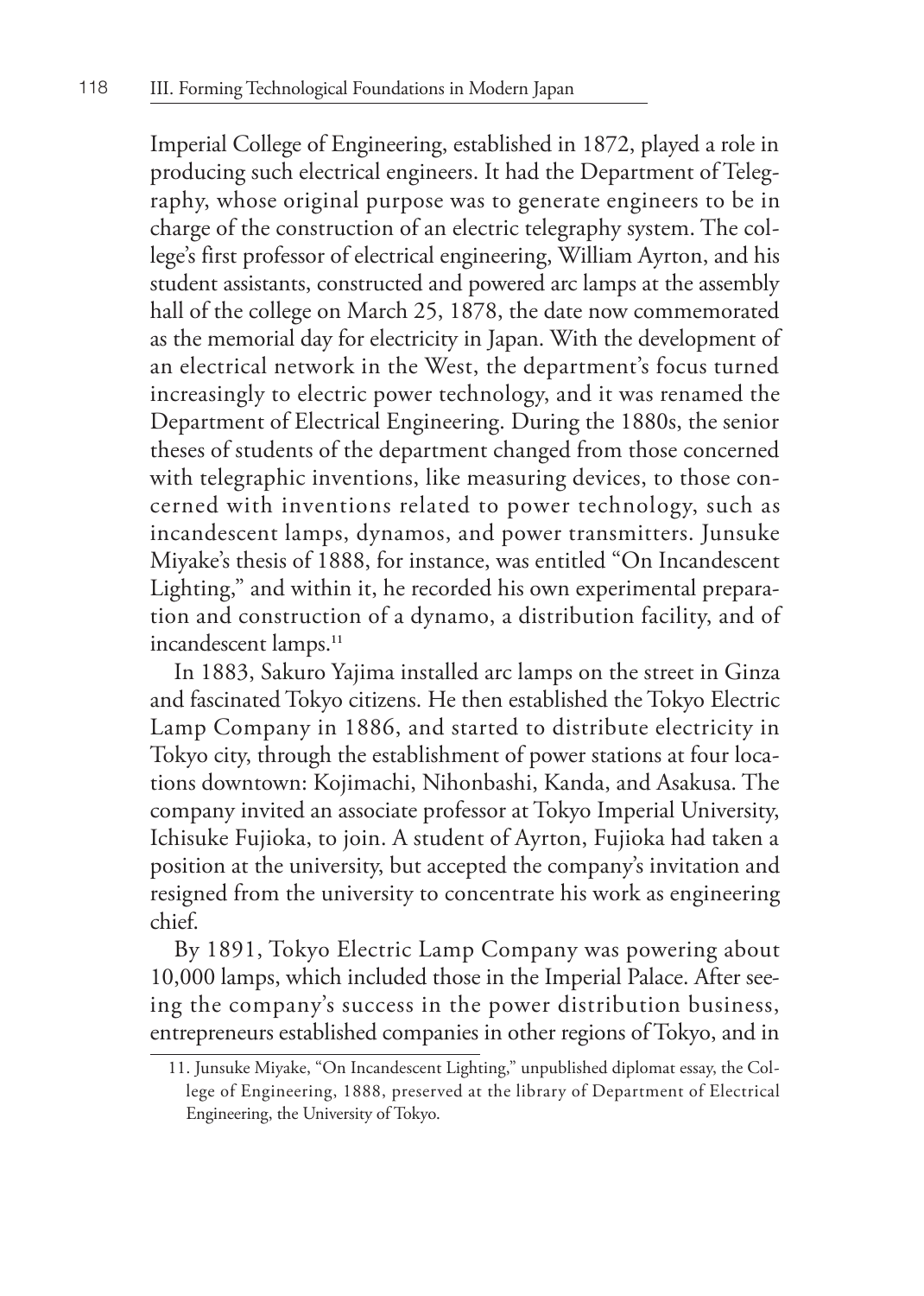other large cities, such as Kobe, Osaka, Kyoto, Nagoya, and Yokohama. The Edison Company of the United States provided direct-current generators to all of these new companies, except for one company, Osaka Electric Lamp Company. That company instead purchased an alternating-current generator from Thomson Houston Company. This decision was made by its chief engineer, Kunihiko Iwadare, who had studied electrical engineering in the United States, and had learned of the superiority of transmitting high voltage through an alternating current. After graduating from the College of Engineering, Iwadare had worked at the Bureau of Telegraphy, and went on to work at an Edison Company factory. Although he had worked at the Edison Company, he recommended that the Osaka Electric Lamp Company employ the alternating-current electricity offered by its rival. Whereas Edison Company distributed power through three electrical lines of 110 and 220 volts, Thomson Houston Company transmitted power through lines of 1000 volts. As Edison Company criticized the danger of high-voltage transmission, Tokyo Electric Lamp Company too criticized the dangerous use of high-voltage alternating current by Osaka Electric Company. Truthfully, high-voltage electrical transmission had caused some deaths. Following an increase in fatal accidents by electrification, the Ministry of Post and Telecommunication warned corporate suppliers and private users to deal with electricity more carefully and safely.**<sup>12</sup>**

Once power stations had been built in several places in Tokyo, a plan to build a larger power station was hatched. The new power station, equipped to generate 2000-volt alternating current, was built in Asakusa. Its dynamo was designed by Tokyo Imperial University Professor Hatsune Nakano and was manufactured by Ishikawajima Shipbuilding and Engineering Company. The dynamo generated three-phase 50Hz alternating current, which was distributed to various places in Tokyo. Subsequently, 50Hz became the de facto standard frequency for distributing alternating current to the Tokyo region.

<sup>12.</sup> Shigenori Katōgi, *Nihon Denkijigyō Hattatsushi* (*A History of Electric Industry in Japan*) vol. 1 (Tokyo: Denyūsha, 1916), pp. 657–669.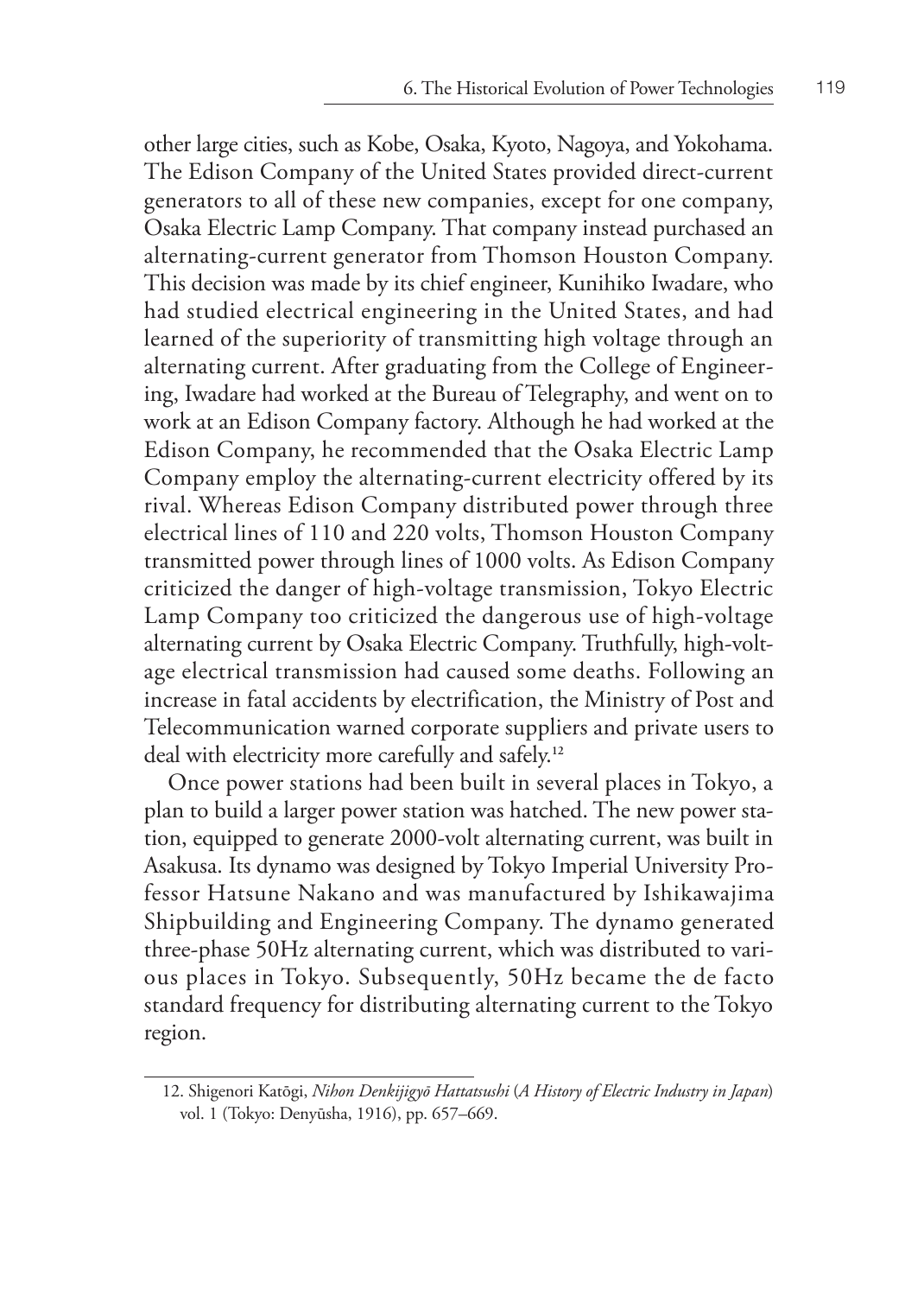In the third decade of the Meiji era, a water power station was built in Kyoto city. It used water from the canal connecting the city to Biwa Lake, and installed an Edison dynamo to generate low-voltage direct current. In 1892, it imported an alternating current generator from Thomson-Houston Company and started to distribute alternating current to Kyoto city. In this decade, water power stations using river water were built in Hakone Yumoto, Nikko, Toyohashi, Maebashi, Kiryu, Sendai, and Fukushima.

#### *Using Electric Motors*

The use of electricity as a motive force only came into play after its use for illumination had been established. The *Ryōunkaku*, a twelvestory tower built in Asakusa in 1890, was furnished with an elevator driven by an electric motor, and at the third National Industrial Exhibition in 1890, an electric train ran within the site. However, the cost of running these machines was high. Motors and generators were investigated at the Imperial College of Engineering. The first domestically manufactured generator was made at the Miyoshi Denki Company in 1884. Ishikawajima Shipbuilding Company and Shibaura Engineering Works followed Miyoshi Denki in manufacturing generators and motors. At the Ashio Mine, electric motors were used for operating trains, lifting machines, and pumping, and the company started to manufacture motors in the 1910s.

The construction of street car lines in a city was important for the early development of a power network. Sakuro Yajima and Ichisuke Fujioka of Tokyo Electric Company planned and proposed to the government the establishment of a new street car company, Tokyo Electric Motor Company, but it was not approved, apparently because no experts in the Bureau of Railroads were able to judge the engineering adequacy of the proposal. Proposals made in other cities were also all turned down. The government experts worried not only about the safety of an electric railway, but also about the influence of aerial electric currents on telephone lines, and of the rails' currents on water pipes. The director of the Electric Testing Station, Ōsuke Asano, and other electrical engineers, such as Saitarō Ōi and Gitarō Yamakawa, were sent abroad to investigate the safety and plausibility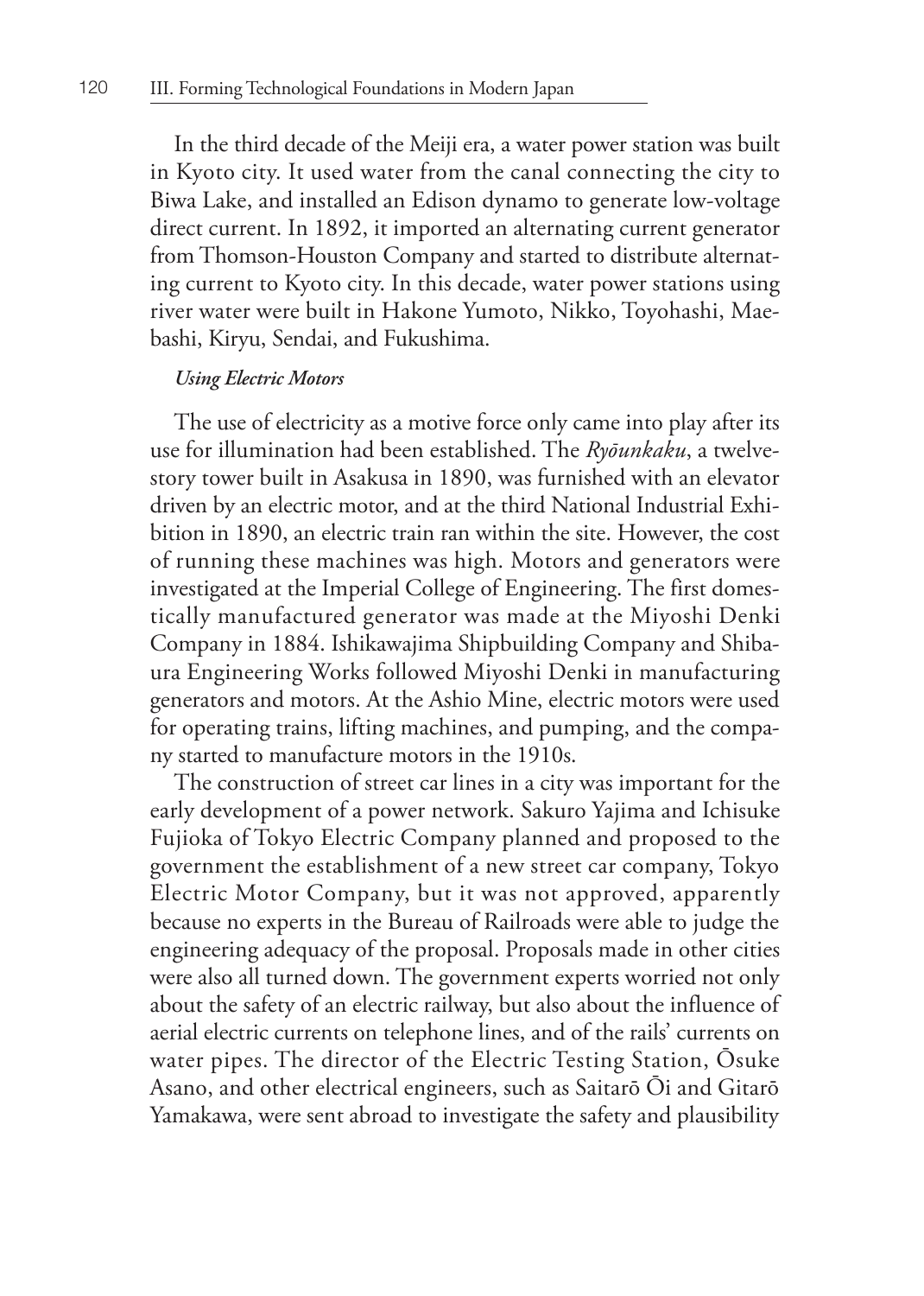of a street car system.

A street car was first officially approved and built in Kyoto in 1895. When the fourth National Industrial Exposition was held in Kyoto in 1893, a businessman named Bunpei Takagi proposed a plan for the construction and operation of an electric railway, and his proposal was approved for the first time by the Ministry of the Interior and the Ministry of Post and Telecommunication. In sanctioning the proposal, the government was most concerned with the safety of the streetcar itself. They set its speed limit at 25 km/h, and ordered the company to let a boy run before the streetcar so that he could warn walkers on the street. In Tokyo, streetcars were first built in 1903, between Shinabashi and Yokohama, and between Yurakucho and Kanda.

# *The Development of Water Power Generation and the Spread of Electricity*

*The History of Meiji Industry* describes three periods in the development of electrical transmission, in its volume on electricity.**13** Until 1899, electricity was distributed only within the boundaries of a city. From 1899 on, electricity was transmitted beyond city boundaries. Finally, starting in 1907, electricity was transmitted between distant areas. Long-distance transmission lines were constructed when a large water power station was built in a mountain area, so as to transmit electricity to cities. The construction of these water power stations was needed because of the rise in price of coal, and consequently, of electricity. Yokohama Kyodo Electric Lamp Company, for instance, spent a quarter of its income on the purchase of coal in 1893, but had increased its spending to one half of its profits by 1897, which led to its decision to raise the price of electricity.

The Tokyo Electric Lamp Company recognized the need for water power, and investigated geographically suitable places for building stations. It also sent its chief engineer, Iwasaburō Nakahara, to visit and study American and European water power stations. Based on the results of these investigations, it constructed a power station in

<sup>13.</sup> Nihon Kōgakukai, ed., *Meiji Kōgyōshi, Denki Hen* (Tokyo: Nihon Kōgakukai, 1929), pp. 311–318.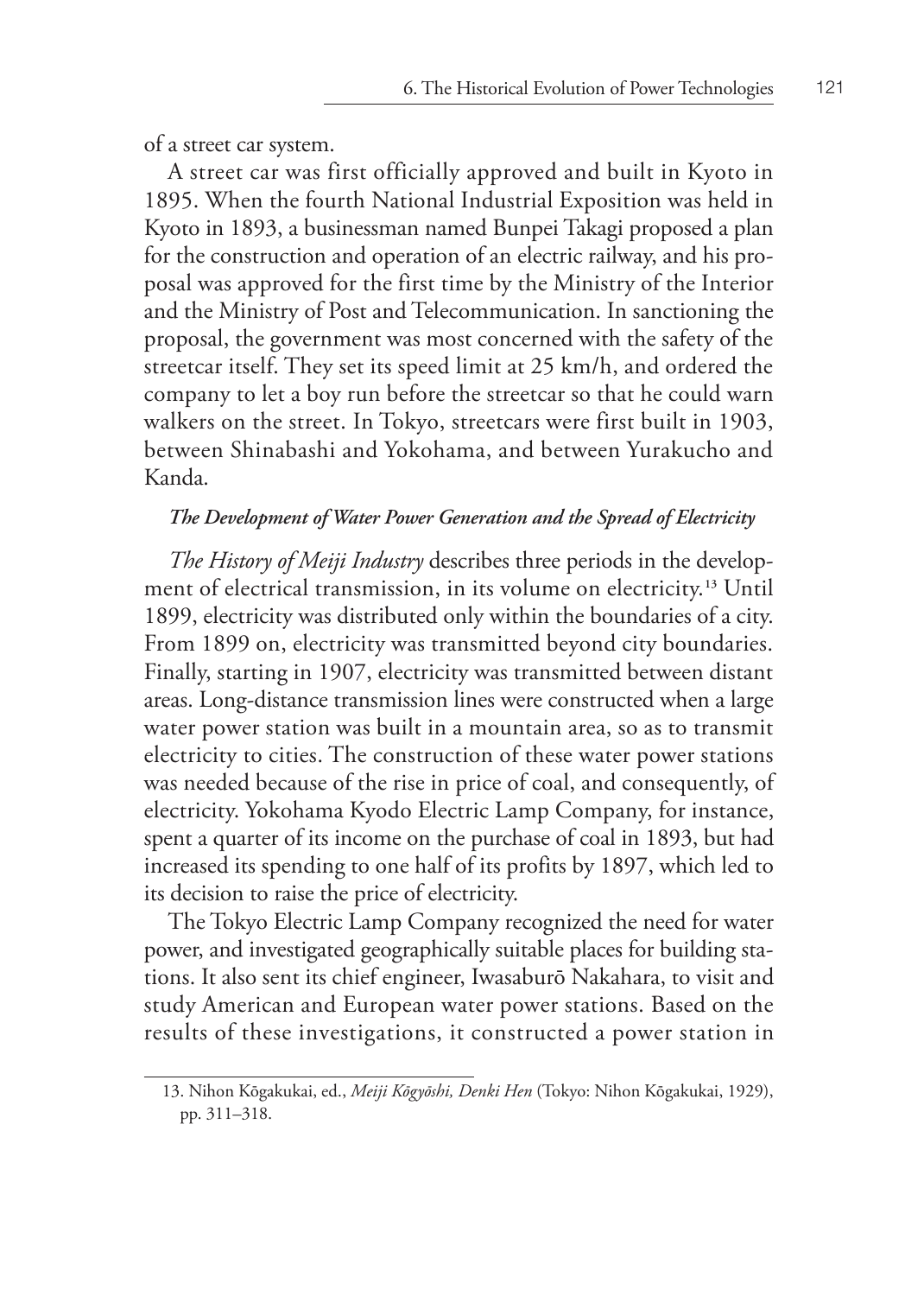Komahashi in 1907, which transmitted 110,000-voltage electricity to its substation in Waseda. The Komahashi station was furnished with six Swiss-made water turbines and six Siemens three-phase alternating current generators.

The late 1900s, despite an economic depression, saw an increase in the construction of water power stations. To search for sources of water power, the Special Bureau for the Investigation of Water Power for the Generation of Electricity was set up at the Ministry of Post and Telecommunication and executed a five year plan of surveying and investigating potential water resources throughout the country. Starting roughly in 1907, traditional steam engines were replaced by newly invented and more efficient steam turbines at power stations. Because of the expansion and improvement of the power generation facilities, the price of electricity dropped significantly, which, in turn, led to the rapid growth of the electric power industry.

In 1914, a large water power station was built by the Inawashiro Lake, and electricity it generated was transmitted through a long-distance line to Tokyo. After the establishment of this power station and long-distance line, the power distribution network was further expanded throughout the country. Water power generation companies started to target industrial customers. During the Taisho era, factories in various industrial sectors increasingly replaced steam engines with electric motors. The rate of diffusion of electrification in the spinning and weaving industry was 55% in 1919 and had jumped to 91% by 1923. By that time, that rate had become almost 100% within the machine industry.**14** Electricity was also used to refine copper and carbide through electric heating and electro-chemical reaction. The newly emerging electrochemical industry was becoming a large new customer of the electric power companies.

## *Unification of Power Networks and the National Management of Electricity*

World War I brought an economic boom to Japan. With the rise

<sup>14.</sup> Teijirō Kanbayashi, "Nihon Kōgyō Denka Hattatsushi (The Development of Industrial Electrification in Japan," in Hirotake Koyama, Teijirō Kanbayashi, and Michitsura Kitahara, eds., *Nihon Sangyō Kikō Kenkyū* (*Researches on Japanese Industrial Structure*) (Tokyo: Itō Shoten, 1943): 149–308, on pp. 284–285.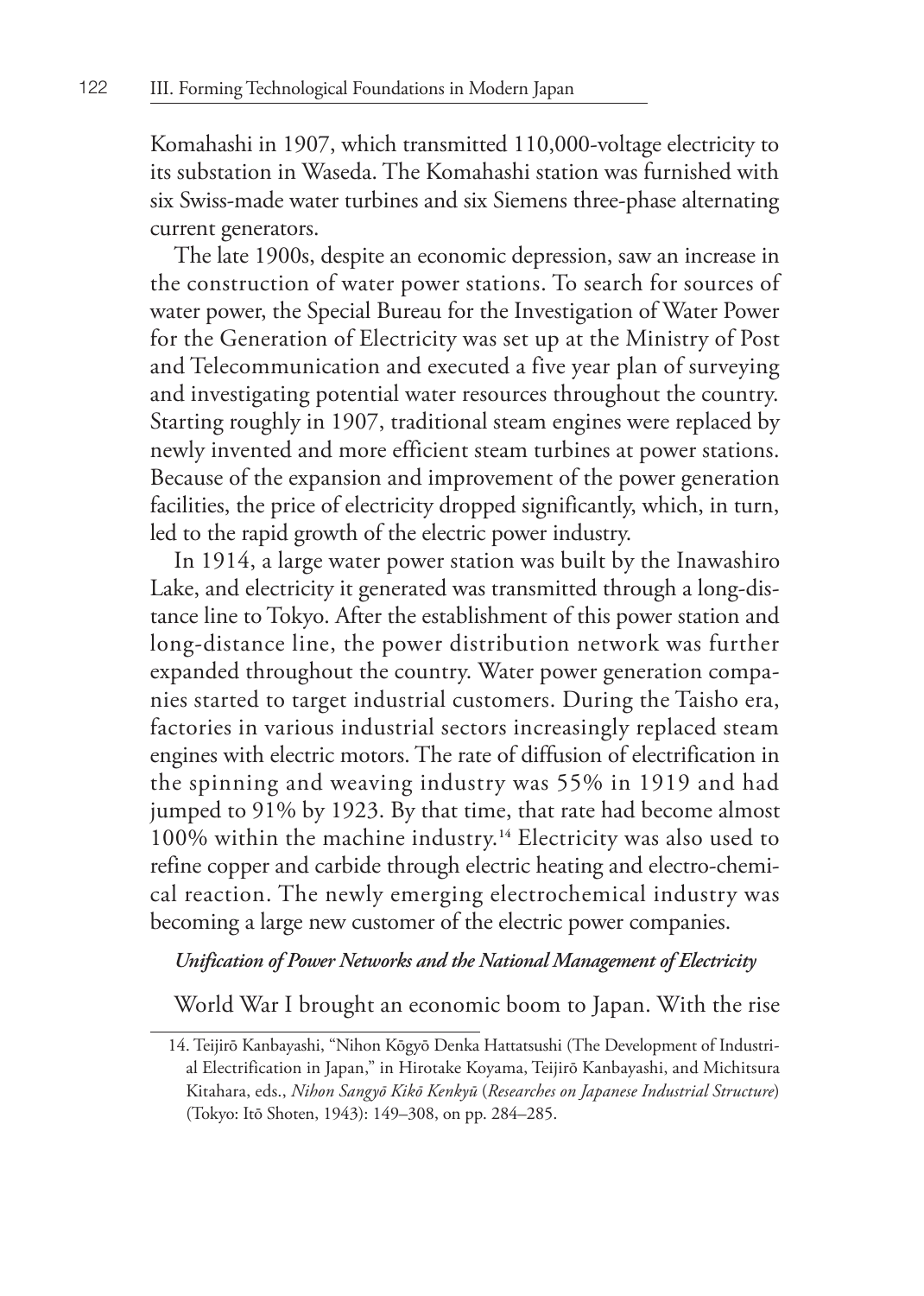in the demand for electricity, many water and steam power stations were constructed. After the establishment of the Komahashi power stations, other companies built power stations in the Kanto area and supplied electricity to the Keihin industrial region, along the coast of Tokyo Bay. However, following an economic recovery in Europe, Japan's exports decreased and its economy went into decline. The demand for electricity decreased, causing an overabundance. Market competition led to the consolidation of the power supply companies.

Until then, the power industry had been decentralized. Five hundred and ten companies generated and supplied electricity to Japan in 1915. Among them were five big companies: Tokyo Electric Lamp, Tōhō Electric Power, Ujigawa Electricity, Daidō Electric Power, and Nippon Electric Power. A plan was proposed to manage the whole electric power industry under the aegis of the government, and to create and operate a more rational and efficient system for the generation, transmission, and distribution of electricity. After World War I, the governments of the United States and Britain planned and constructed such a national system of electricity, connecting hitherto isolated networks. In Britain, a central electricity board was established to manage the nationwide network system, called the "National Grid." In order to manage the nation's electricity centrally, voltage and frequency, which widely varied from region to region, had to be standardized. In the United States, the New Deal policy was executed under President Franklin Roosevelt, and a large power generation facility was built at the Tennessee River Valley under the Tennessee Valley Authority.

In Japan, too, a national management plan was developed, modeled on the British Grid System. Government bureaucrats took the initiative in planning and realizing the national system. In 1937, a special investigative committee for electric power was set up to explore the possibility of a national system. As a result, the Electricity Management Act was enacted in 1938, and the Japan Electric Generation and Transmission Company (JEGT) was established, to manage the national electric power industry. Under this company, Japan was divided into nine blocks, for each of which a single power distribution company was responsible for distributing electricity.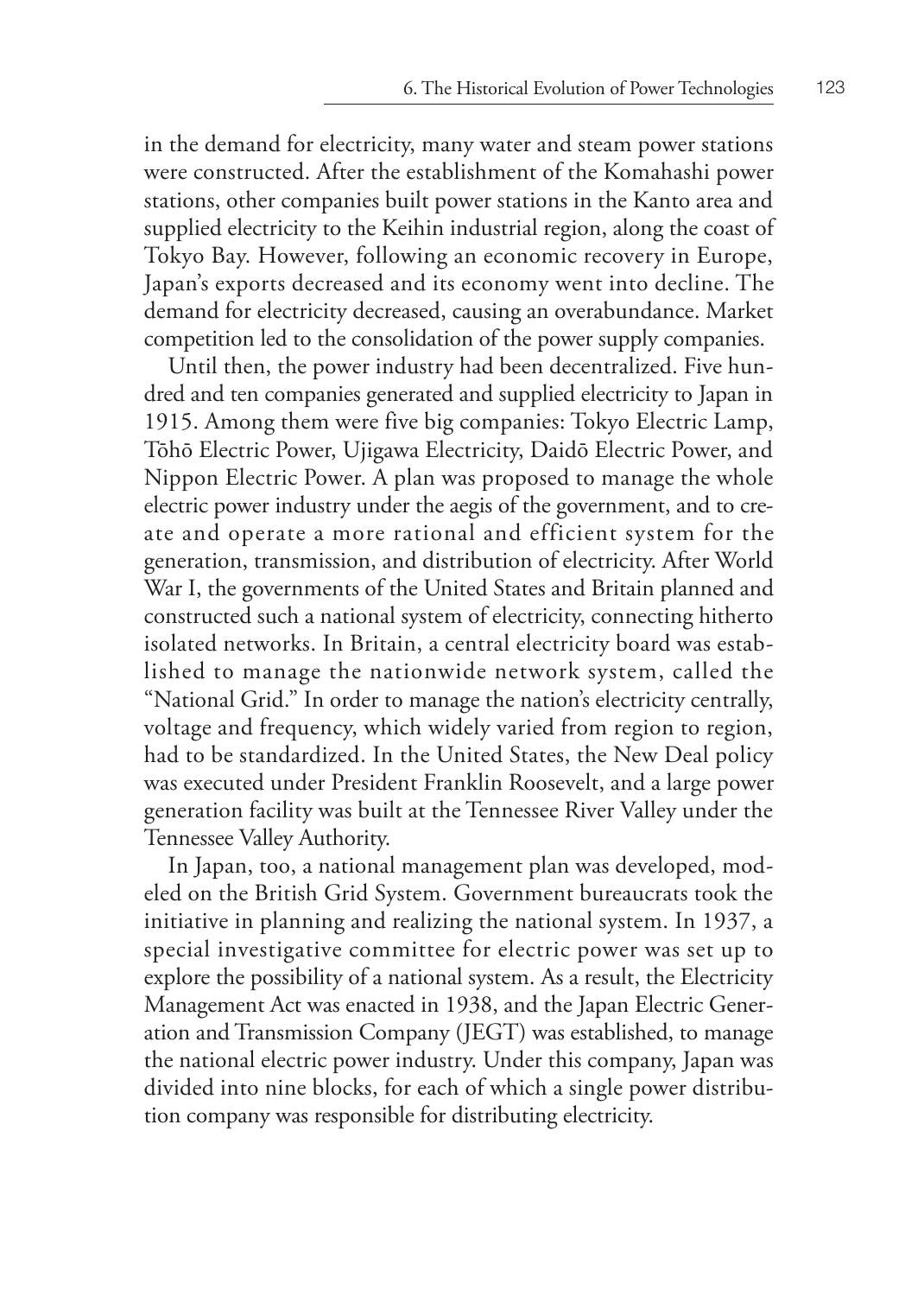The role of JEGT in the nationally managed power industry was to purchase electricity supplied by power generation companies, allocate electricity to distributing companies through JEGT's transmission lines, and if necessary, generate power through its own steam power stations. In 1939 and 1940, a shortage of rain caused a shortage of electricity and of coal, and the government further tightened the control of electric power.

Frequency was standardized in this period. Before the emergence of JEGT and the national consolidation of electrical power suppliers, numerous corporations had supplied and distributed electricity, with frequencies which varied from region to region. The Investigative Committee for the Standardization of Frequency had been set up after World War I, but it had reached no practical agreement on the national unification of frequencies, due to the high cost of realizing standardization. It was, however, agreed by the committee that eastern and western Japan should have two different standardized frequencies—50Hz and 60Hz. Only after World War II was over was this standardization realized.

## *Postwar Reorganization of the Electric Power Industry*

After the war, the General Headquarters (GHQ) of the allied powers democratized Japanese society and reorganized its industrial institutions. Under the Government Section of the GHQ, the JEGT was disbanded and the nine distribution companies were allowed to become independent suppliers and distributors. The plan to establish a new company to "interchange electricity" between user companies was rejected because of its basic policy of disbanding all regulative institutions organized during wartime. The rise in the demand for electricity and the increasing need for new electrical resources led to the establishment of the Electric Power Development Company (EPDC), under the 1952 Act of Electric Power Development.

After its establishment, the EPDC received a government order to build a dam and water power station in the Sakuma region, on the Tenryū River. This was an area where a strong section of the river ran through a narrow valley. It was appropriate for power generation but a difficult place to construct a dam. To realize this project, the EPDC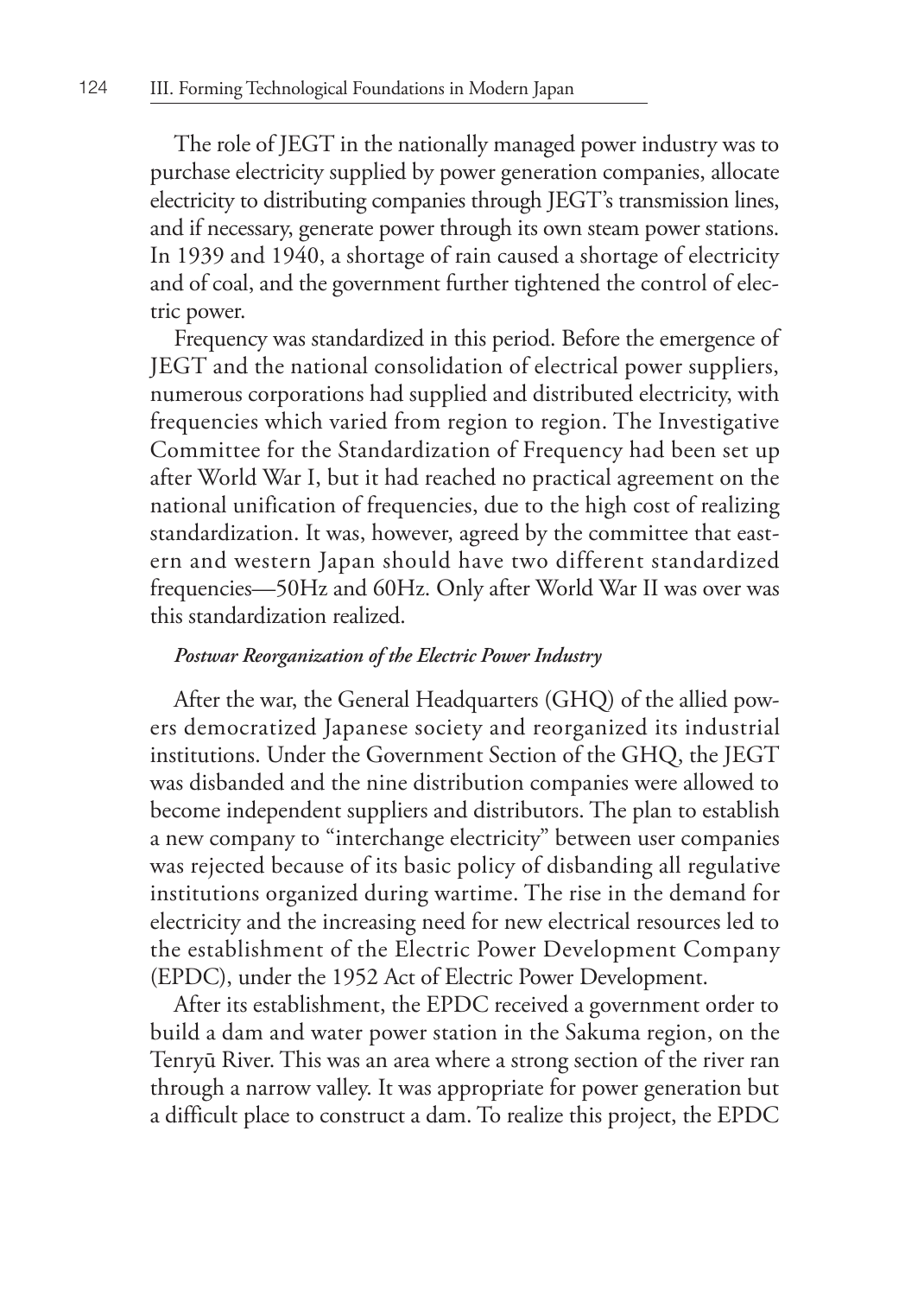introduced large American transportation machines and cooperated with American corporations on a technical level, which led to the completion of the dam and power station within a remarkably short period. This project was held up as an example of successful technical cooperation with foreign companies. Under the government's electric power policy of "water first, steam second," dams and power stations were constructed in Tagokura, Okutadami, and Miboro (御母衣). However, with the discovery of oil fields in the Middle East, and the improvement in the efficiency of turbines, more emphasis was placed on steam power plants. The emergence of nuclear power further reduced the significance of hydroelectricity.

# *4. Wind power*

Wind power has had a long history of use in the West, but was basically not used until the 20th century in Japan. In pre-war Japan, wind power attracted the attention of an electrical engineer, Tamaki Motooka. As an engineer in Navy, Motooka observed the shortage of electricity on small islands in the Pacific. He investigated German literature on wind power generation, and realized its usefulness not only for islands but also for many other geographical areas. He resigned from Navy, and became a member of the Continental Science Institute in Manchuria, where he surveyed wind conditions in the area and developed windmills for power generation and irrigation. He planned the construction of a large wind power plant in Manchuria towards the end of the war, but the costly plan was not realized.

After the war, the "Yamada" style of windmill spread throughout farms in Hokkaido and other regions. Developed by the engineer Motohiro Yamada before the war, the windmills were made of silver fir. As such, their blades were light enough to be driven by weak winds but strong enough to withstand strong winds. Yamada established the Yamada Wind Power Electric Facility Company and produced small three-blade windmills which were able to generate 300W. The windmills were sold for 60,000 yen, but farmers were able to buy them at a government-subsidized price of 20,000 yen.